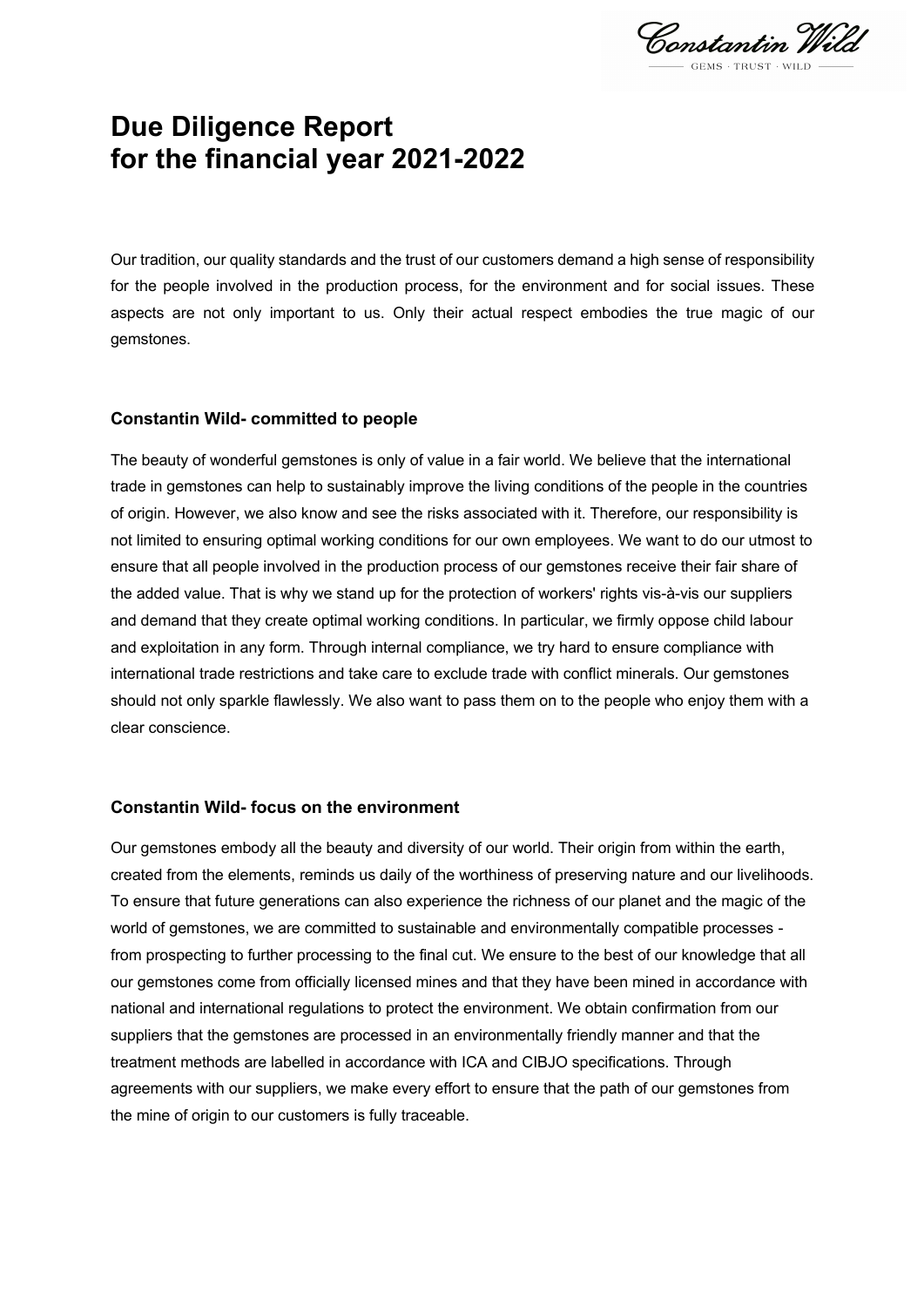Constantin Wild

# **Constantin Wild - responsible to society**

Gemstones should count to the beautiful things in life. Their radiance must not be obscured by dark shadows. Therefore, it is particularly important to us that our gemstones meet our high standards of business integrity, even beyond their assured origin. We require our suppliers to comply with national and international legislation and actively oppose corruption and money laundering. Thanks to our excellent network in the jewellery and gemstone industry and the qualifications of our employees, we are in a position to reliably assess the seriousness of our business partners, to recognise dubious business practices and to protect ourselves from such practices in the interest of our customers. In particular, the business relationships with our suppliers, which have often grown over generations, help us in this.

# **Constantin Wild - Quality and trust by tradition**

Outstanding quality. This is what our company stands for with its 175-year history. Exclusive top-class gemstones are the focus of our business. Our customers rightly have high expectations of us and our gemstones. We fulfil these with dedication through our competent employees and with our internal quality management, which already begins with the selection of our suppliers. Compliance with industry standards goes without saying for us.

The value of gemstones is based on trust - trust in the properties of the stone, trust in its origin. As a small but exclusive and owner-managed company, we often know our suppliers personally and over long periods of time. Our customers benefit from these relationships. With us, you don't trust just any company. You trust in Constantin Wild.

Constantin Wild stands for more than just beautiful gemstones. Trust, quality and responsibility for society, the environment and fellow human beings give our customers the good feeling that they are getting true, beautiful and good gemstones from us in every respect.

GEMS. TRUST. WILD.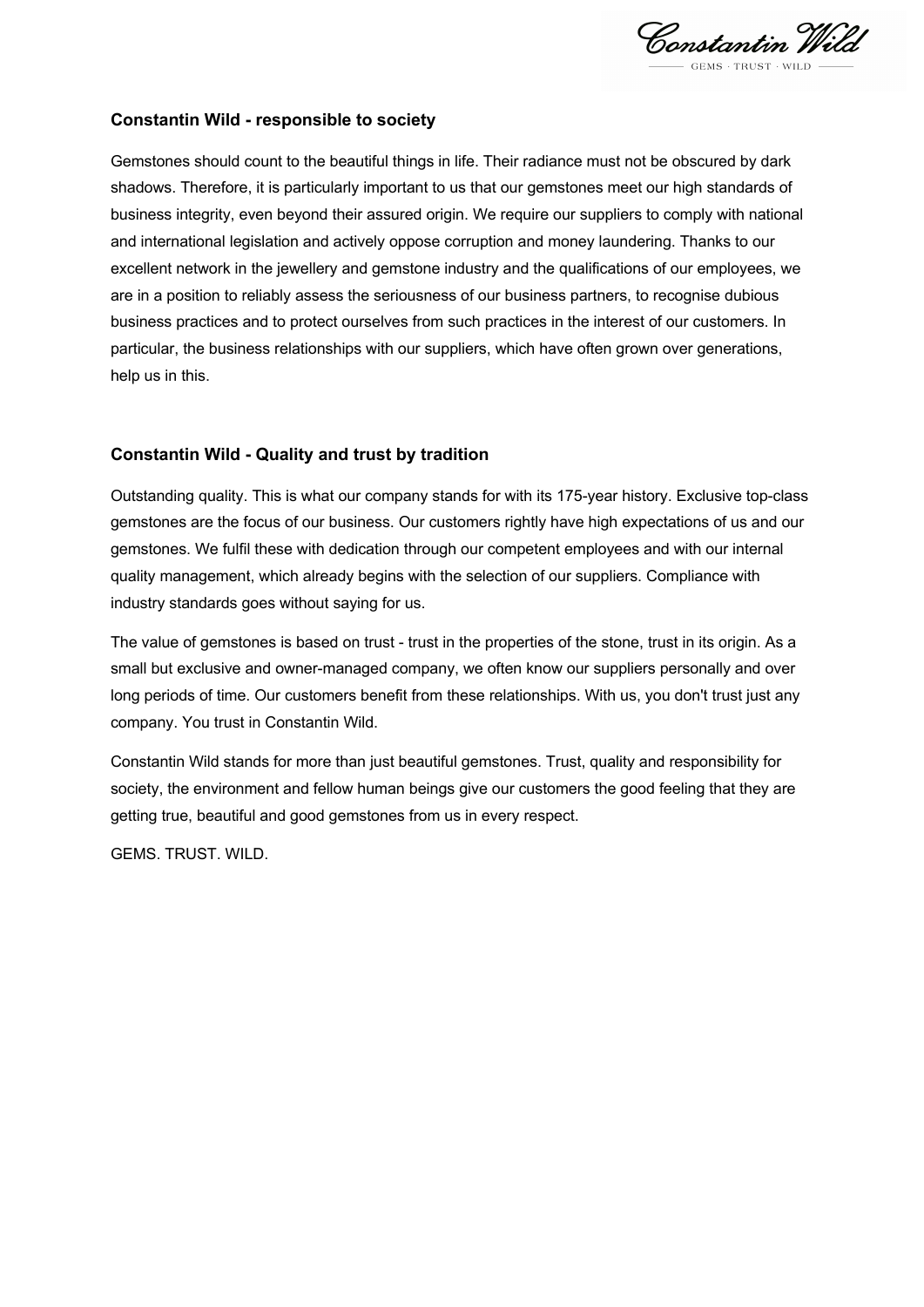Constantin Wild

# **Responsible Jewellery Council (RJC)**

In accordance with our principles, we have been a member of the Responsible Jewellery Council since 2021.

With its COP (Code of Practices) and CoC (Chain of Custody) standards, the Responsible Jewellery Council stands for sustainable, responsible, ethical business practices and transparent supply chains in the global supply chain of gold, platinum group metals, silver, diamonds and coloured gemstones. The mine operators, smelters, refiners, diamond traders, cutters and polishers, refiners, jewellery manufacturers and retailers involved in the initiative commit to preventing corruption, money laundering and conflict and terrorist financing. They guarantee healthy and safe working conditions. Furthermore, the participants want to conserve natural resources and uphold human rights.

The standards for companies in the coloured gemstone supply chain include public reporting on due diligence in line with the OECD Due Diligence Guidance ("Guiding principles for due diligence to promote responsible supply chains for minerals from conflict-affected and high-risk areas").

# **Company and supply chain policy**

The company and supply chain policy - based on the OECD guidelines - can be viewed on our website and is communicated via direct letters.

# **Management structure and responsibilities**

The establishment of internal management structures for a system of due diligence, controls and transparency in the supply chain (including tracking/identification of other parties involved) has taken place, as well as the definition of related responsibilities.

The due diligence process has been described in the manual and the responsible employees have been appointed.

#### **Internal control system**

This system is reviewed annually and adjusted as necessary. The core elements are: -Identification of the supplier and the origin of the material through supplier declaration and external material audit.